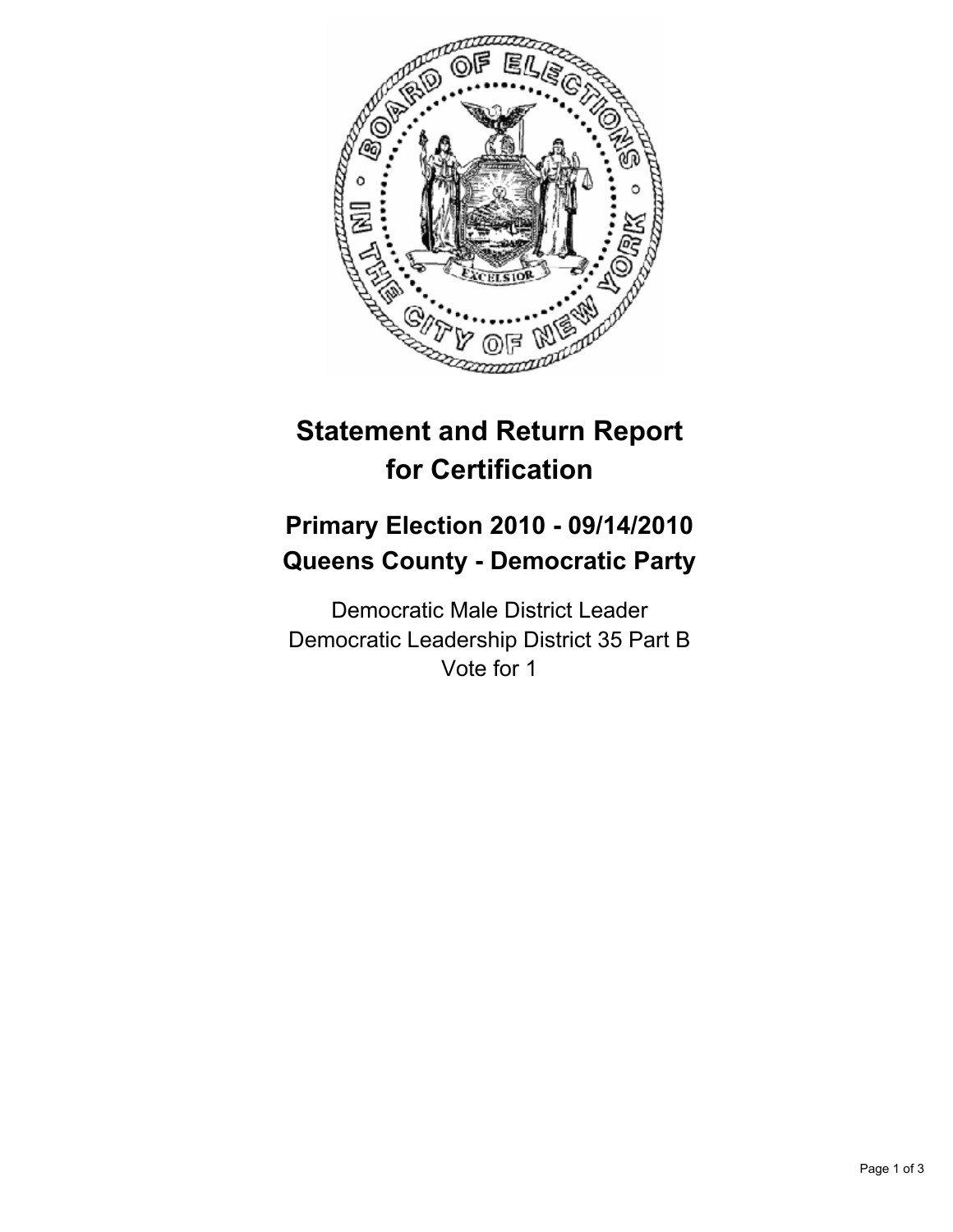

### **Assembly District 35**

| <b>PUBLIC COUNTER</b>           | 2,403 |
|---------------------------------|-------|
|                                 |       |
| <b>EMERGENCY</b>                | 0     |
| ABSENTEE/MILITARY               | 60    |
| <b>AFFIDAVIT</b>                | 12    |
| S TERRY LEWIS                   | 880   |
| <b>JAMES C LISA</b>             | 965   |
| <b>BOB M JACKSON (WRITE-IN)</b> |       |
| HIRAM MONSERRATE (WRITE-IN)     | 2     |
| JAMES GALLOWAY (WRITE-IN)       |       |
| MOYA (WRITE-IN)                 |       |
| <b>Total Votes</b>              | 1,850 |